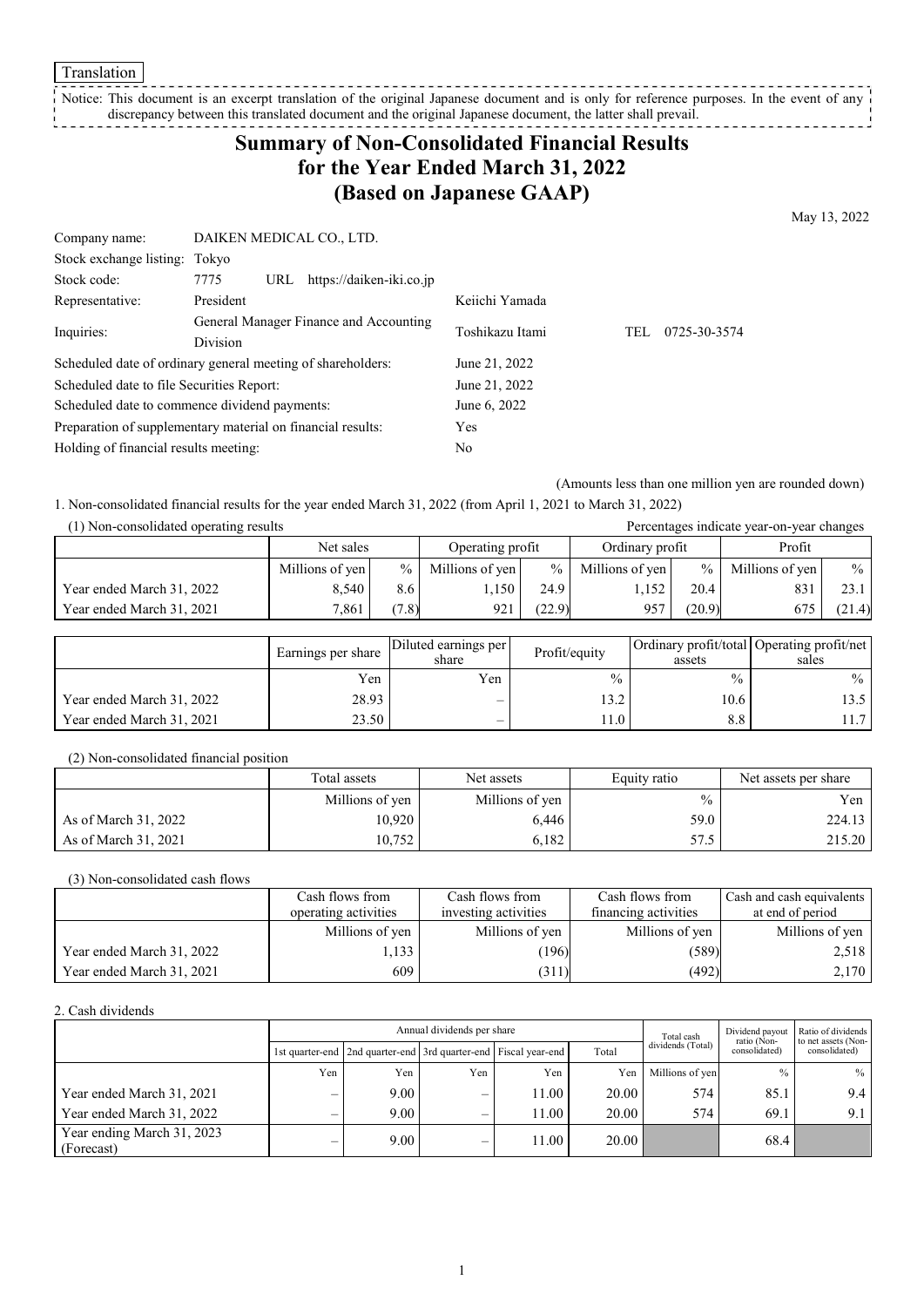3. Forecast of non-consolidated financial results for the year ending March 31, 2023 (from April 1, 2022 to March 31, 2023)

|                                         |                 |     |                     |       |                     |       |                     |               | Percentages indicate year-on-year changes |
|-----------------------------------------|-----------------|-----|---------------------|-------|---------------------|-------|---------------------|---------------|-------------------------------------------|
|                                         | Net sales       |     | Operating profit    |       | Ordinary profit     |       | Profit              |               | Earnings per share                        |
|                                         | Millions of yen |     | $%$ Millions of yen |       | $%$ Millions of yen |       | $%$ Millions of yen | $\frac{0}{0}$ | Yen                                       |
| Six months ending<br>September 30, 2022 | 4,170           | 2.1 | 520                 | (8.0) | 520                 | (8.0) | 360                 | (10.1)        | 12.53                                     |
| Full year                               | 8,750           | 2.5 | ,200                | 4.3   | ,200                | 4.1   | 840                 |               | 29.24                                     |

4. Notes

(1) Changes in accounting policies, changes in accounting estimates, and restatement of prior period financial statements

| Changes in accounting policies due to revisions to accounting standards and other regulations: | <b>Yes</b> |
|------------------------------------------------------------------------------------------------|------------|
| Changes in accounting policies due to other reasons:                                           | No         |
| Changes in accounting estimates:                                                               | No         |
| Restatement of prior period financial statements:                                              | Nο         |

#### (2) Number of issued shares (common shares)

Total number of issued shares at the end of the period (including treasury shares)

| As of March 31, 2022                               |  | 31,840,000 shares   As of March 31, 2021      | 31,840,000 shares |  |  |  |
|----------------------------------------------------|--|-----------------------------------------------|-------------------|--|--|--|
| Number of treasury shares at the end of the period |  |                                               |                   |  |  |  |
| As of March 31, 2022                               |  | 3,111,559 shares   As of March 31, 2021       | 3,111,559 shares  |  |  |  |
| Average number of shares during the period         |  |                                               |                   |  |  |  |
| Year ended March 31, 2022                          |  | 28,728,441 shares   Year ended March 31, 2021 | 28,728,441 shares |  |  |  |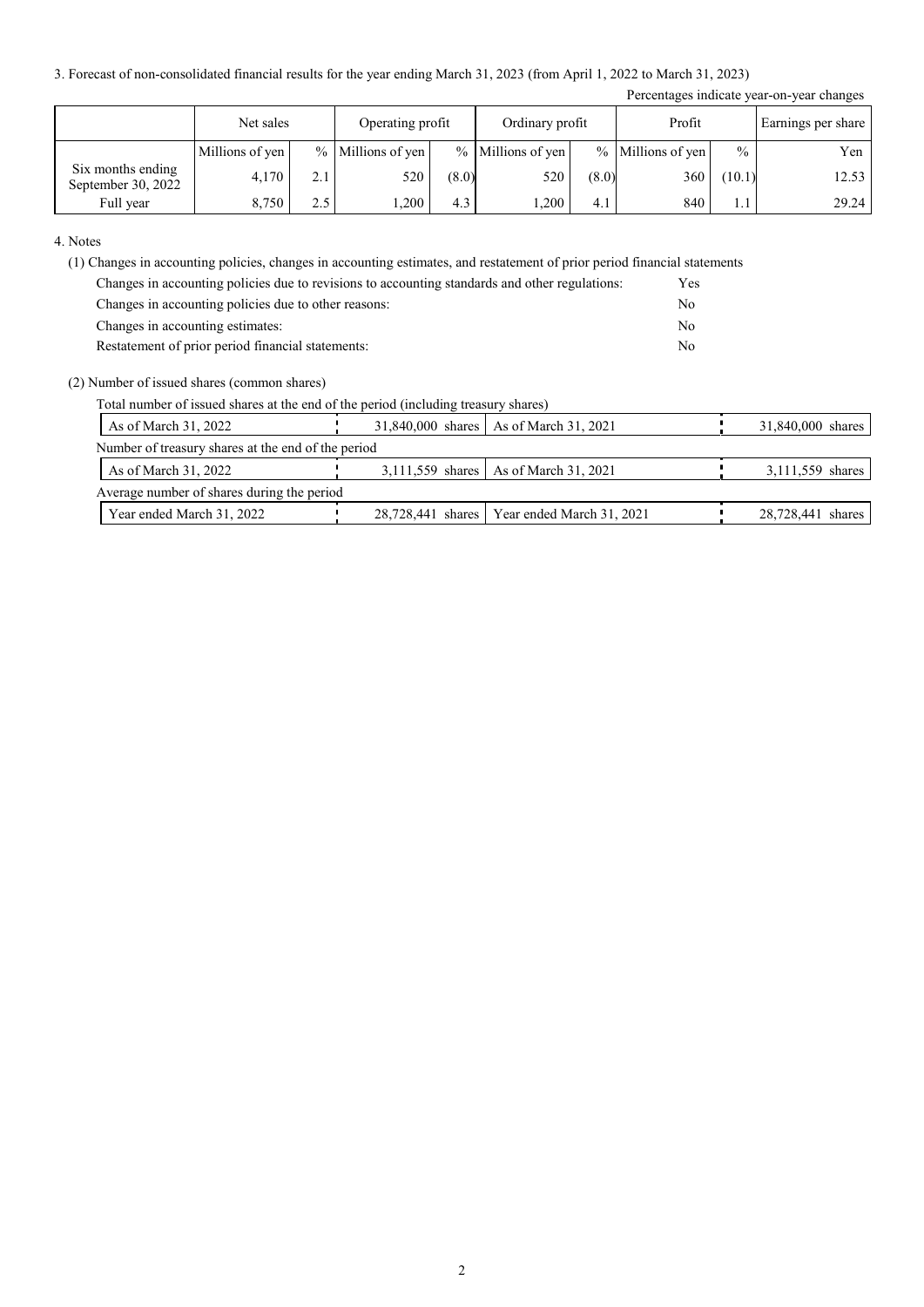# **Non-consolidated financial statements**

**Non-consolidated balance sheets**

|                                                     |                      | (Thousands of yen)   |
|-----------------------------------------------------|----------------------|----------------------|
|                                                     | As of March 31, 2021 | As of March 31, 2022 |
| Assets                                              |                      |                      |
| Current assets                                      |                      |                      |
| Cash and deposits                                   | 2,170,643            | 2,518,589            |
| Notes receivable - trade                            | 207,599              | 130,420              |
| Electronically recorded monetary claims - operating | 989,922              | 1,085,208            |
| Accounts receivable - trade                         | 1,390,157            | 1,215,746            |
| Finished goods                                      | 891,412              | 973,067              |
| Work in process                                     | 86,665               | 72,279               |
| Raw materials                                       | 443,833              | 499,189              |
| Prepaid expenses                                    | 23,090               | 19,796               |
| Other                                               | 69,312               | 58,227               |
| Allowance for doubtful accounts                     | (87)                 | (91)                 |
| Total current assets                                | 6,272,550            | 6,572,435            |
| Non-current assets                                  |                      |                      |
| Property, plant and equipment                       |                      |                      |
| Buildings, net                                      | 2,019,367            | 1,937,619            |
| Structures, net                                     | 1,744                | 1,382                |
| Machinery and equipment, net                        | 183,881              | 151,205              |
| Vehicles, net                                       | 32                   | $\overline{0}$       |
| Tools, furniture and fixtures, net                  | 240,247              | 161,062              |
| Land                                                | 1,703,670            | 1,703,670            |
| Leased assets, net                                  | 36,804               | 33,557               |
| Construction in progress                            | 39,343               | 130,902              |
| Total property, plant and equipment                 | 4,225,091            | 4,119,400            |
| Intangible assets                                   |                      |                      |
| Software                                            | 16,620               | 9,604                |
| Software in progress                                |                      | 427                  |
| Telephone subscription right                        | 5,103                | 5,103                |
| Total intangible assets                             | 21,723               | 15,135               |
| Investments and other assets                        |                      |                      |
| Investments in capital                              | 10                   | 10                   |
| Long-term prepaid expenses                          | 2,954                | 2,128                |
| Deferred tax assets                                 | 166,802              | 160,449              |
| Guarantee deposits                                  | 53,391               | 40,846               |
| Membership                                          | 13,100               | 13,100               |
| Life insurance funds                                | 8,797                | 8,797                |
| Long-term accounts receivable - other               | 13,150               | 13,150               |
| Allowance for doubtful accounts                     | (24, 650)            | (24,650)             |
| Total investments and other assets                  | 233,555              | 213,831              |
| Total non-current assets                            | 4,480,370            | 4,348,367            |
| Total assets                                        | 10,752,921           | 10,920,803           |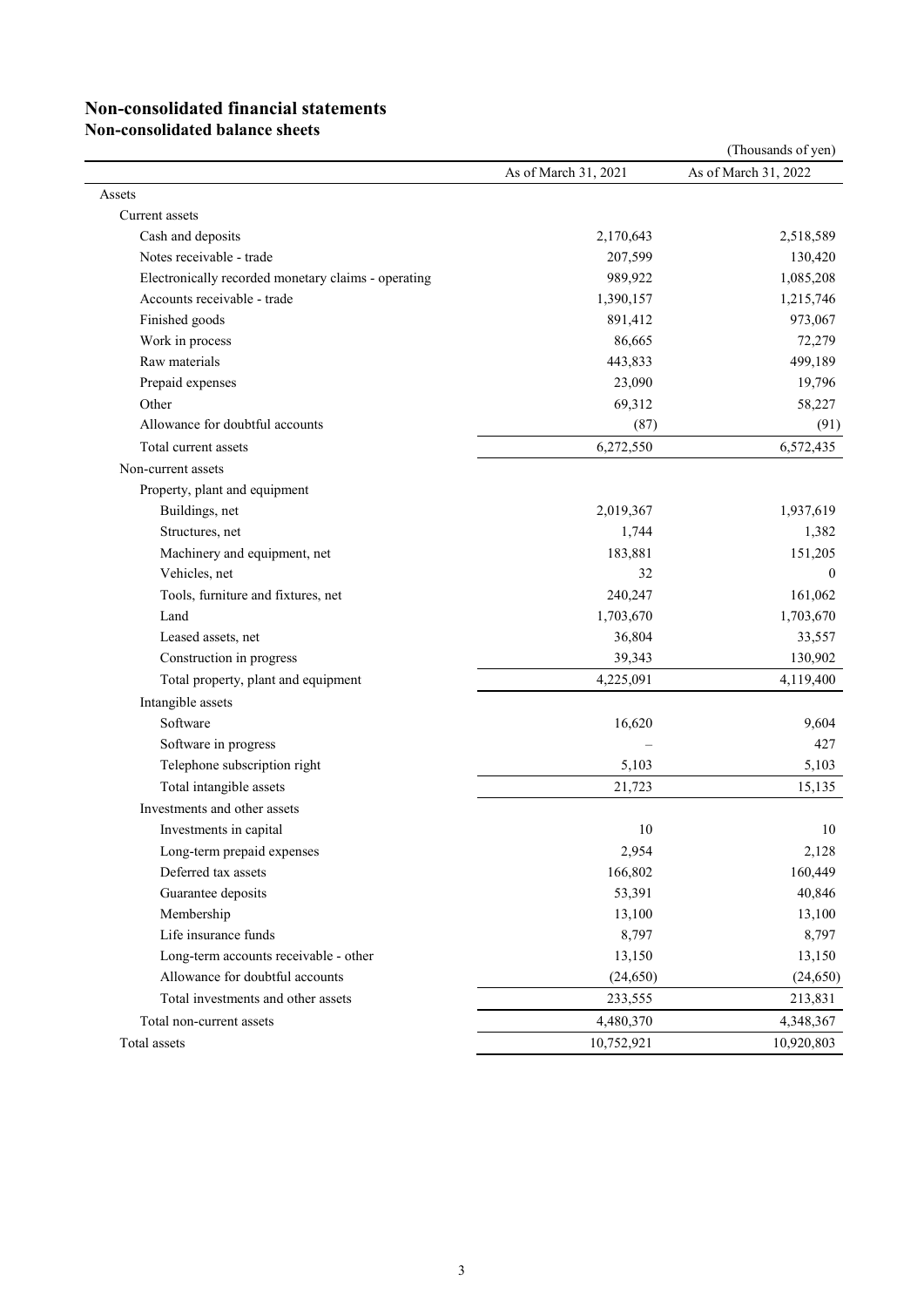|                                                 |                      | (Thousands of yen)   |
|-------------------------------------------------|----------------------|----------------------|
|                                                 | As of March 31, 2021 | As of March 31, 2022 |
| Liabilities                                     |                      |                      |
| Current liabilities                             |                      |                      |
| Notes payable - trade                           | 405,109              | 13,336               |
| Electronically recorded obligations - operating | 141,364              | 546,724              |
| Accounts payable - trade                        | 411,252              | 443,847              |
| Short-term borrowings                           | 1,000,000            | 1,000,000            |
| Current portion of long-term borrowings         | 704,034              | 597,826              |
| Accounts payable - other                        | 140,220              | 138,601              |
| Lease liabilities                               | 11,875               | 11,194               |
| Accrued expenses                                | 179,500              | 70,899               |
| Income taxes payable                            | 111,074              | 212,541              |
| Accrued consumption taxes                       | 8,089                | 76,182               |
| Deposits received                               | 12,178               | 11,348               |
| Notes payable - facilities                      | 32,826               | 5,967                |
| Electronically recorded obligations-facilities  | 561                  | 13,744               |
| Provision for Sales allowance                   | 179,346              |                      |
| Asset retirement obligations                    | 6,738                |                      |
| Other                                           | 2,844                | 9,022                |
| Total current liabilities                       | 3,347,018            | 3,151,237            |
| Non-current liabilities                         |                      |                      |
| Long-term borrowings                            | 1,177,859            | 1,280,033            |
| Lease liabilities                               | 28,894               | 26,142               |
| Long-term guarantee deposits                    | 14,085               | 14,604               |
| Other                                           | 2,789                | 2,654                |
| Total non-current liabilities                   | 1,223,627            | 1,323,434            |
| <b>Total liabilities</b>                        | 4,570,645            | 4,474,671            |
| Net assets                                      |                      |                      |
| Shareholders' equity                            |                      |                      |
| Share capital                                   | 495,875              | 495,875              |
| Capital surplus                                 |                      |                      |
| Legal capital surplus                           | 400,875              | 400,875              |
| Total capital surplus                           | 400,875              | 400,875              |
| Retained earnings                               |                      |                      |
| Legal retained earnings                         | 23,750               | 23,750               |
| Other retained earnings                         |                      |                      |
| General reserve                                 | 690,000              | 690,000              |
| Retained earnings brought forward               | 6,398,357            | 6,654,845            |
| Total retained earnings                         | 7,112,107            | 7,368,595            |
| Treasury shares                                 | (1,826,582)          | (1,826,582)          |
| Total shareholders' equity                      | 6,182,275            | 6,438,763            |
| Share acquisition rights                        |                      | 7,368                |
| Total net assets                                | 6,182,275            | 6,446,131            |
| Total liabilities and net assets                | 10,752,921           | 10,920,803           |
|                                                 |                      |                      |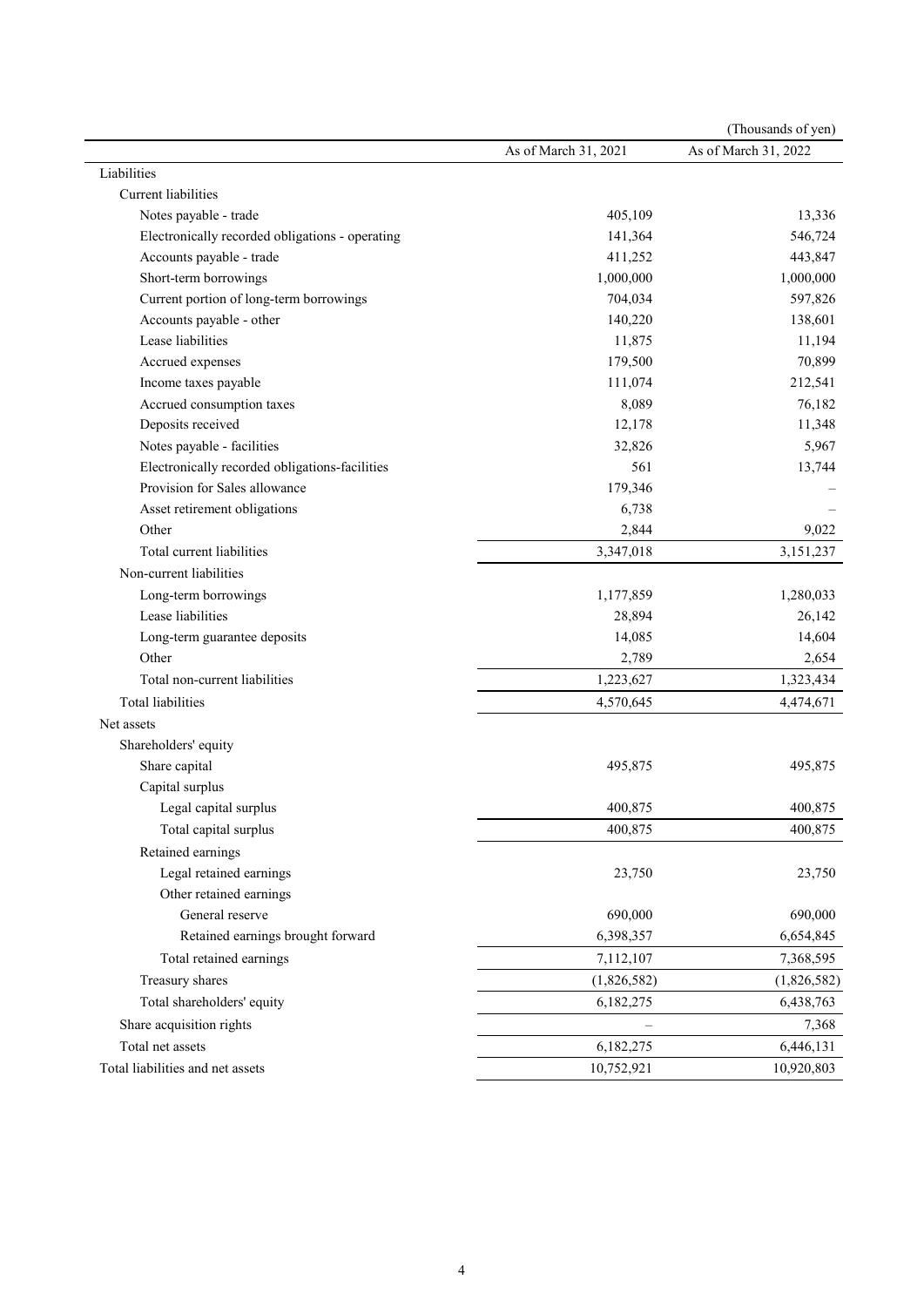### **Non-consolidated statements of income**

|                                              |                   | (Thousands of yen) |
|----------------------------------------------|-------------------|--------------------|
|                                              | Fiscal year ended | Fiscal year ended  |
|                                              | March 31, 2021    | March 31, 2022     |
| Net sales                                    | 7,861,969         | 8,540,443          |
| Cost of sales                                |                   |                    |
| Beginning finished goods inventory           | 770,451           | 891,412            |
| Cost of products manufactured                | 4,684,874         | 4,941,661          |
| Cost of purchased goods                      | 27,796            | 85,882             |
| Cost of construction by the outside order    | 7,736             | 8,399              |
| Total                                        | 5,490,859         | 5,927,356          |
| Transfer to other account                    | 96,612            | 97,806             |
| Ending finished goods inventory              | 891,412           | 973,067            |
| Total cost of sales                          | 4,502,833         | 4,856,482          |
| Gross profit                                 | 3,359,135         | 3,683,960          |
| Selling, general and administrative expenses | 2,437,919         | 2,533,081          |
| Operating profit                             | 921,216           | 1,150,878          |
| Non-operating income                         |                   |                    |
| Interest income                              | $\boldsymbol{0}$  | $\mathbf{0}$       |
| Compensation income                          | 843               | 1,537              |
| Foreign exchange gains                       | 704               | 1,164              |
| Gain on forfeiture of unclaimed dividends    | 1,059             | 796                |
| Subsidy income                               | 36,072            |                    |
| Miscellaneous income                         | 1,142             | 1,738              |
| Total non-operating income                   | 39,822            | 5,236              |
| Non-operating expenses                       |                   |                    |
| Interest expenses                            | 3,807             | 3,737              |
| Other                                        | 6                 | 3                  |
| Total non-operating expenses                 | 3,813             | 3,740              |
| Ordinary profit                              | 957,225           | 1,152,374          |
| <b>Extraordinary losses</b>                  |                   |                    |
| Loss on retirement of non-current assets     | 707               | 1,037              |
| Office transfer related cost                 | 11,767            |                    |
| Total extraordinary losses                   | 12,474            | 1,037              |
| Profit before income taxes                   | 944,750           | 1,151,337          |
| Income taxes - current                       | 241,502           | 313,928            |
| Income taxes - deferred                      | 28,016            | 6,352              |
| Total income taxes                           | 269,518           | 320,280            |
| Profit                                       | 675,231           | 831,056            |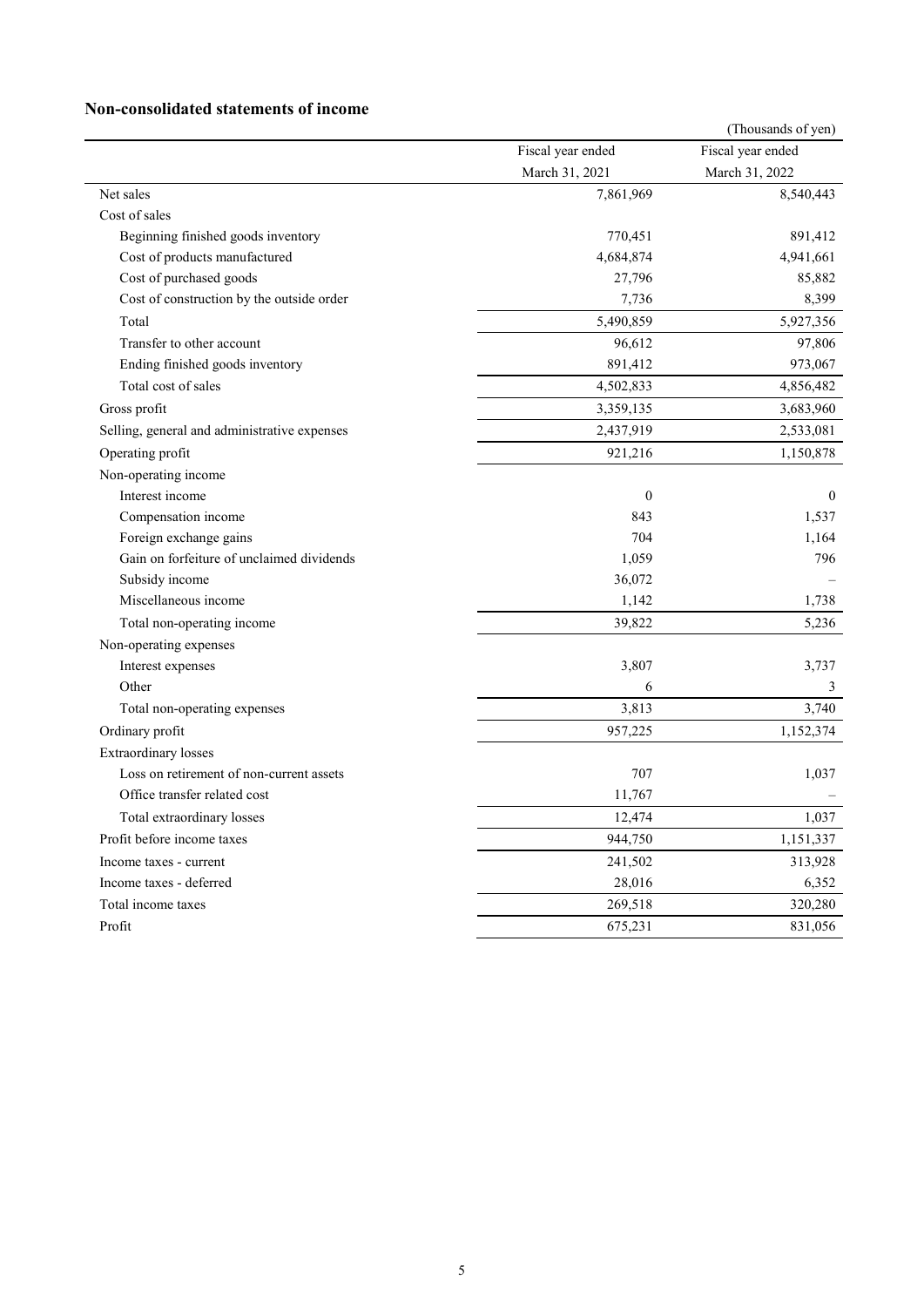### **Non-consolidated statements of changes in equity**

Fiscal year ended March 31, 2021

(Thousands of yen)

|                                                         | Shareholders' equity     |                                                      |                          |                            |                          |                                            |                            |
|---------------------------------------------------------|--------------------------|------------------------------------------------------|--------------------------|----------------------------|--------------------------|--------------------------------------------|----------------------------|
|                                                         |                          | Capital surplus                                      |                          | Retained earnings          |                          |                                            |                            |
|                                                         |                          |                                                      |                          | Legal retained<br>earnings | Other retained earnings  |                                            |                            |
|                                                         | Share capital            | Legal capital<br>Total capital<br>surplus<br>surplus |                          |                            | General<br>reserve       | Retained<br>earnings<br>brought<br>forward | Total retained<br>earnings |
| Balance at beginning of period                          | 495,875                  | 400,875                                              | 400,875                  | 23,750                     | 690,000                  | 6,297,694                                  | 7,011,444                  |
| Changes during period                                   |                          |                                                      |                          |                            |                          |                                            |                            |
| Dividends of surplus                                    |                          |                                                      |                          |                            |                          | (574, 568)                                 | (574, 568)                 |
| Profit                                                  |                          |                                                      |                          |                            |                          | 675,231                                    | 675,231                    |
| Net changes in items other than<br>shareholders' equity |                          |                                                      |                          |                            |                          |                                            |                            |
| Total changes during period                             | $\overline{\phantom{0}}$ | $\overline{\phantom{0}}$                             | $\overline{\phantom{0}}$ | $\qquad \qquad -$          | $\overline{\phantom{0}}$ | 100,663                                    | 100,663                    |
| Balance at end of period                                | 495,875                  | 400,875                                              | 400,875                  | 23,750                     | 690,000                  | 6,398,357                                  | 7,112,107                  |

|                                                         |                    | Shareholders' equity<br>Share    |                       |                  |  |
|---------------------------------------------------------|--------------------|----------------------------------|-----------------------|------------------|--|
|                                                         | Treasury<br>shares | Total<br>shareholders'<br>equity | acquisition<br>rights | Total net assets |  |
| Balance at beginning of period                          | (1,826,582)        | 6,081,612                        |                       | 6,081,612        |  |
| Changes during period                                   |                    |                                  |                       |                  |  |
| Dividends of surplus                                    |                    | (574, 568)                       |                       | (574, 568)       |  |
| Profit                                                  |                    | 675,231                          |                       | 675,231          |  |
| Net changes in items other than<br>shareholders' equity |                    |                                  |                       |                  |  |
| Total changes during period                             |                    | 100,663                          |                       | 100,663          |  |
| Balance at end of period                                | (1,826,582)        | 6,182,275                        |                       | 6,182,275        |  |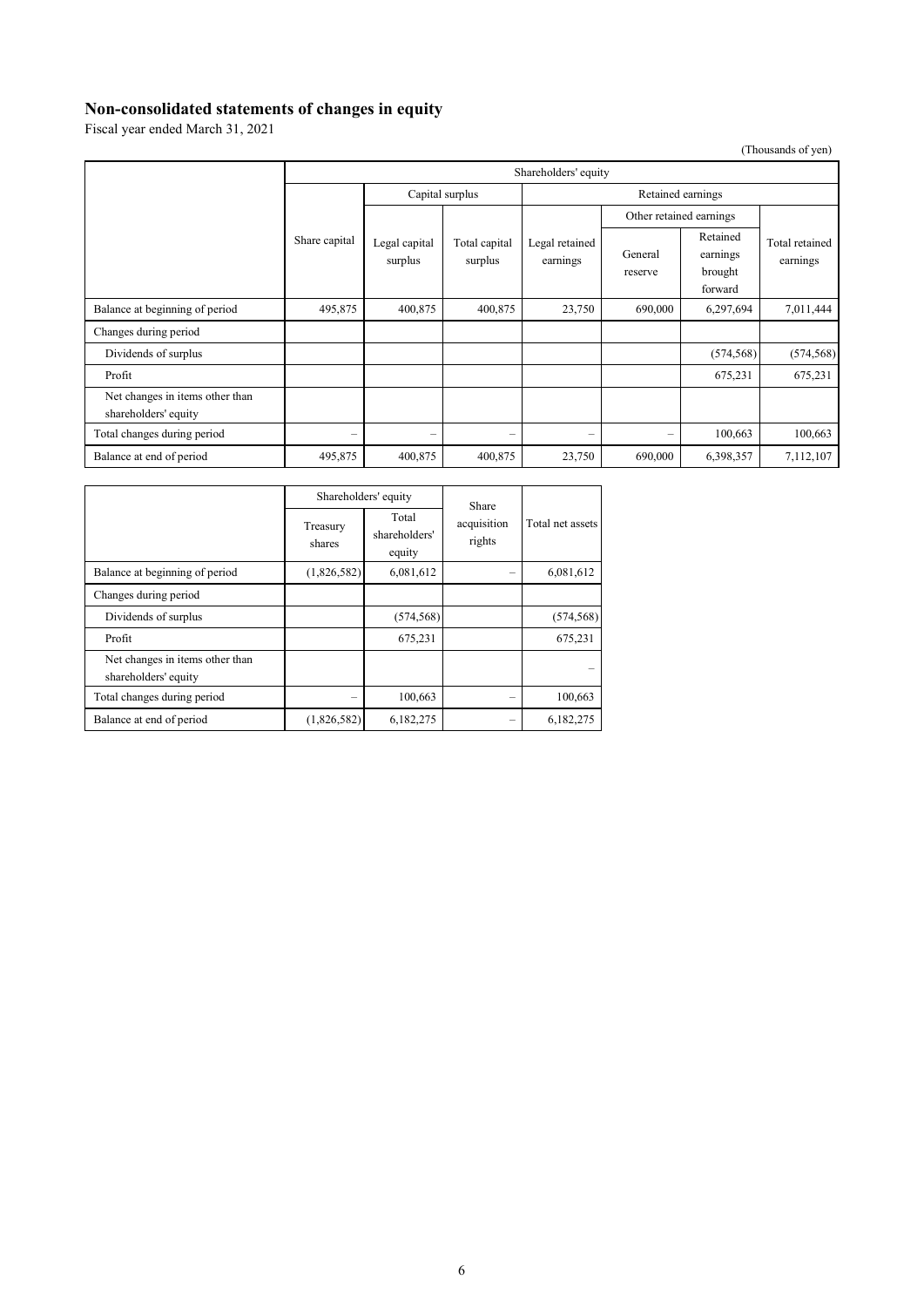### Fiscal year ended March 31, 2022

(Thousands of yen)

|                                                         | Shareholders' equity |                                                      |                            |                    |                                            |            |                            |
|---------------------------------------------------------|----------------------|------------------------------------------------------|----------------------------|--------------------|--------------------------------------------|------------|----------------------------|
|                                                         |                      | Capital surplus                                      |                            | Retained earnings  |                                            |            |                            |
|                                                         |                      |                                                      |                            |                    | Other retained earnings                    |            | Total retained<br>earnings |
|                                                         | Share capital        | Legal capital<br>Total capital<br>surplus<br>surplus | Legal retained<br>earnings | General<br>reserve | Retained<br>earnings<br>brought<br>forward |            |                            |
| Balance at beginning of period                          | 495,875              | 400,875                                              | 400,875                    | 23,750             | 690,000                                    | 6,398,357  | 7,112,107                  |
| Changes during period                                   |                      |                                                      |                            |                    |                                            |            |                            |
| Dividends of surplus                                    |                      |                                                      |                            |                    |                                            | (574, 568) | (574, 568)                 |
| Profit                                                  |                      |                                                      |                            |                    |                                            | 831,056    | 831,056                    |
| Net changes in items other than<br>shareholders' equity |                      |                                                      |                            |                    |                                            |            |                            |
| Total changes during period                             | $\qquad \qquad =$    | $\overline{\phantom{0}}$                             | -                          | $\qquad \qquad =$  | -                                          | 256,487    | 256,487                    |
| Balance at end of period                                | 495,875              | 400,875                                              | 400,875                    | 23,750             | 690,000                                    | 6,654,845  | 7,368,595                  |

|                                                         |                    | Shareholders' equity             | Share                 | Total net assets |  |
|---------------------------------------------------------|--------------------|----------------------------------|-----------------------|------------------|--|
|                                                         | Treasury<br>shares | Total<br>shareholders'<br>equity | acquisition<br>rights |                  |  |
| Balance at beginning of period                          | (1,826,582)        | 6,182,275                        |                       | 6,182,275        |  |
| Changes during period                                   |                    |                                  |                       |                  |  |
| Dividends of surplus                                    |                    | (574, 568)                       |                       | (574, 568)       |  |
| Profit                                                  |                    | 831,056                          |                       | 831,056          |  |
| Net changes in items other than<br>shareholders' equity |                    |                                  | 7,368                 | 7,368            |  |
| Total changes during period                             |                    | 256,487                          | 7,368                 | 263,856          |  |
| Balance at end of period                                | (1,826,582)        | 6,438,763                        | 7,368                 | 6.446.131        |  |